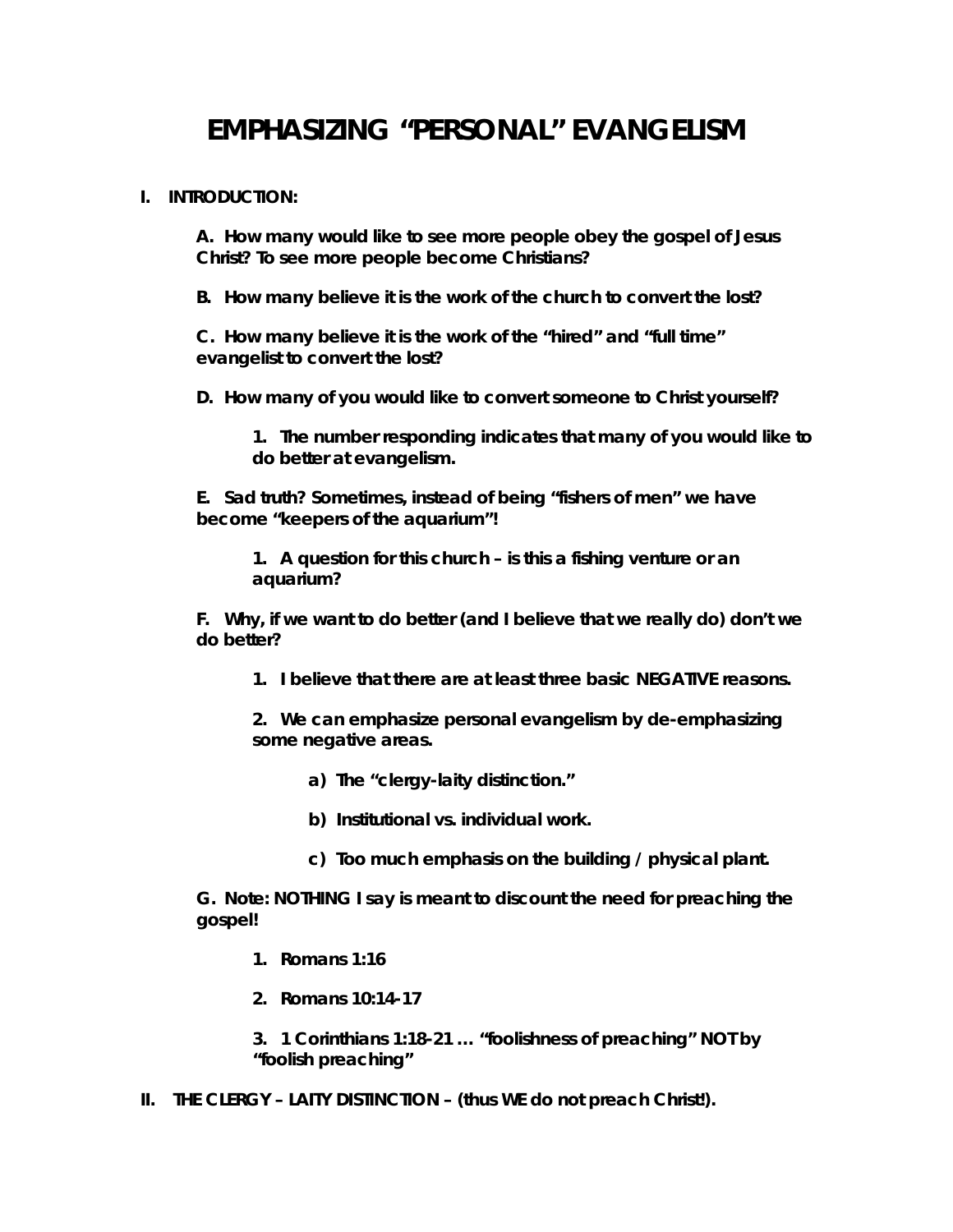# **A. Definitions:**

**1. Clergy [1](#page-1-0) n. 1: the body of men ordained to the service of God in the Christian church. 2: the official or sacerdotal (saslr-dotal – priesthood from root sarsc – sanctify) class of a religion. 3: clergymen (member of the clergy).** 

**2. Laity [2](#page-1-1) n. 1: the people of a religious faith as distinguished from it's clergy.** 

- **B. First … who would you choose?** 
	- **1. Trend for today:** 
		- **a) Ph D**
		- **b) Th D**
		- **c) Doctor of Divinity**
		- **d) Master … of something.**

**e) Many (too) Christians today are impressed by degrees from various Divinity schools – Harvard, Yale, Princeton – or some brotherhood preacher school.** 

- **C. No such distinction made in the New Testament**
- **D. Whom did God choose?** 
	- **1. Fishermen.** 
		- **a) Matthew 4:18-21 (Peter, Andrew, James & John).**
	- **2. A publican.**

**a) Matthew 10:3 (Matthew – PUBLICAN [3](#page-1-2) 2: An undercollector of Roman revenue – the ordinary publican, the lowest class of the servants engaged in the collecting of revenue (Levi example).** 

**3. Carpenter – Mark 6:3 (Jesus Himself) – "is this not the carpenter, son of Mary?..."** 

**4. Physician – Colossians 4:14 (Luke) "Luke the beloved physician…"** 

<sup>&</sup>lt;sup>1</sup> Webster's 7<sup>th</sup> New Collegiate Dictionary  $2 \text{ H}$ 

<span id="page-1-1"></span><span id="page-1-0"></span> $2$  Ibid

<span id="page-1-2"></span><sup>&</sup>lt;sup>3</sup> Zondervan Pictorial Bible Dictionary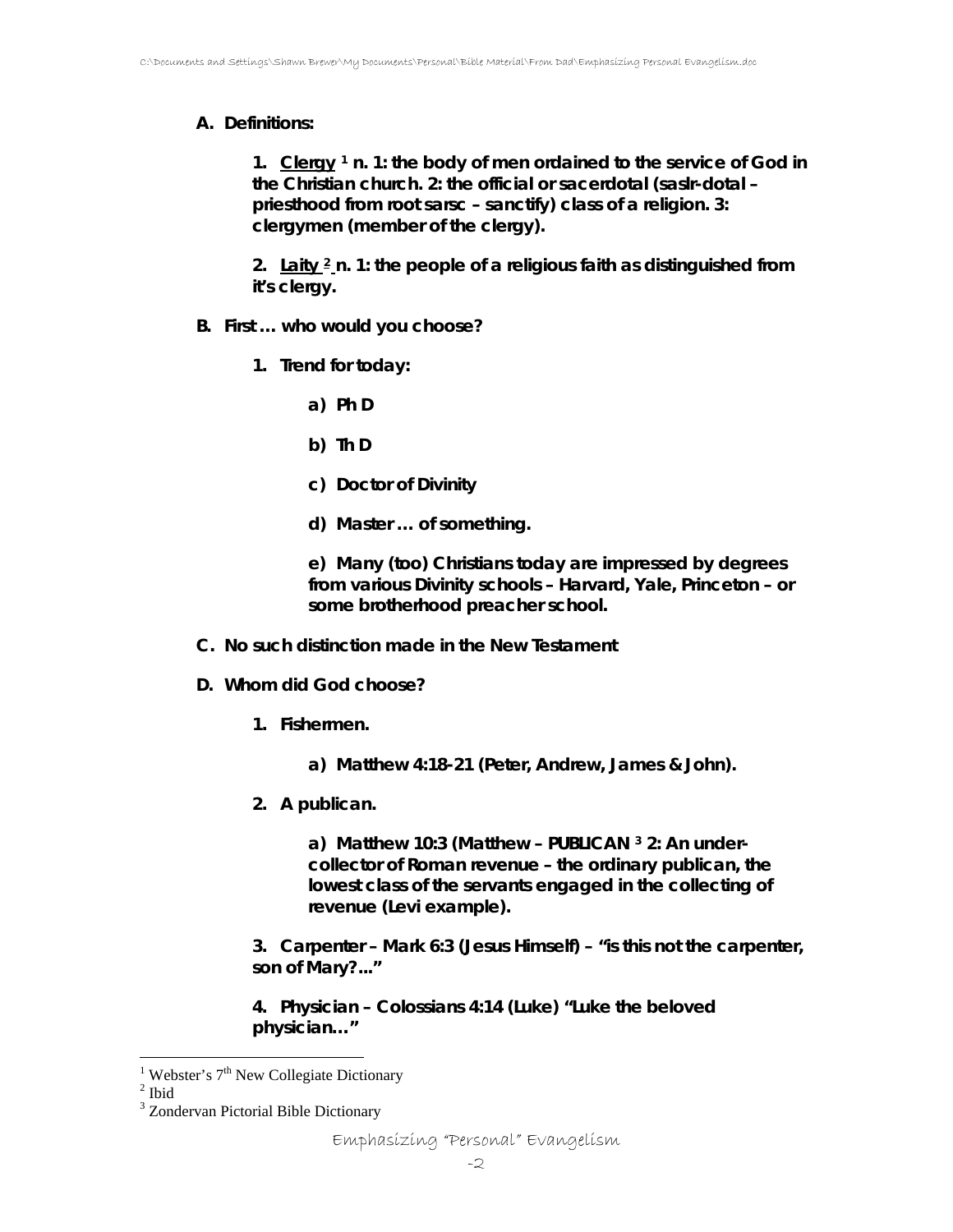**5. The Bible way? Ordinary men … not "preacher types." Not men trained in seminaries for the "clergy."** 

**E. The NEED for ALL Christians to be "ministers." – See definition of Clergy: : the body of men ordained to the service of God in the church.** 

**1. "Ordained" means simply "separated to" … "set apart for" or "called out…"** 

> **a) Are not all Christians "ordained to the service of God in the church"?**

**2. Paul encouraged "saints" to "Hold fort the word of life"** 

**a) Philippians 2:14-16** 

**3. Some preachers may become jealous (or fearful) of others who are successful at teaching (TRY to make me jealous!!!)** 

**4. Paul was himself taught by "just a disciple"** 

**a) Acts 9:10 " a certain disciple at Damascus" – "a devout man " – Acts 22:12.** 

**5. A city is not lit by one light – but by many small ones. (Even the greatest light will not shine very far in the dark. Stadium lights make a good example – it takes many!)** 

- **F. Preachers who don't want to GO.** 
	- **1. Happy to "keep house."**
	- **2. Happy to be "secure."**

**a) Those who view working with a large church as a "career advancement" … would not think of working at a "small" or "difficult" place – one not self-supporting.** 

**3. Time so cluttered by "serving tables" … that they have no time for evangelism!** 

**a) Cf. Acts 6:2** 

**b) Brethren – some churches expect the preacher to visit (make house calls) everyday!** 

**c) Preacher "sick" calls – (elders duty – James 5).** 

*(1) Do I have a duty to visit the sick? Yes I do! But it is because I am a Christian, not because I am a* 

Emphasizing "Personal" Evangelism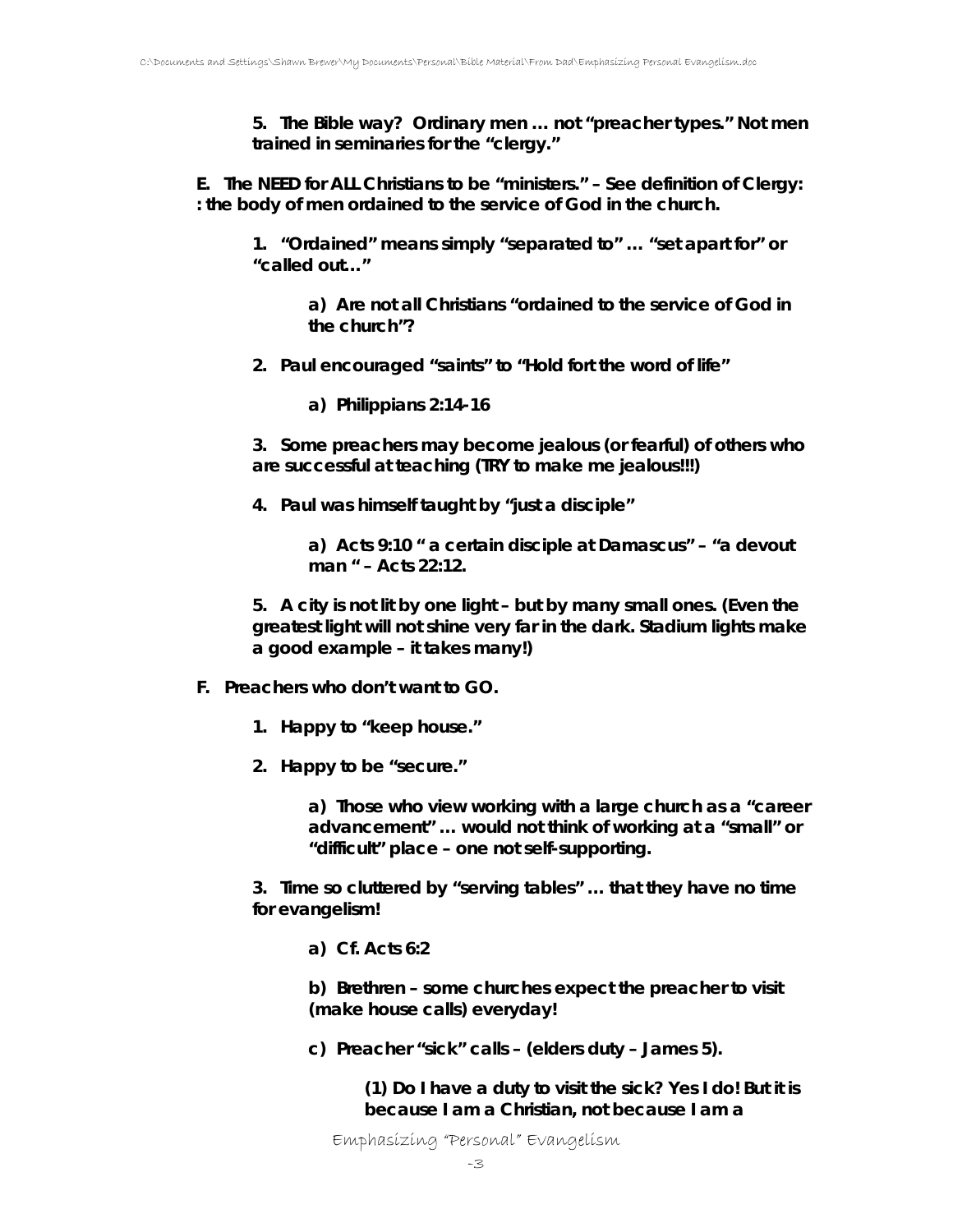#### *preacher!*

**4. Wait on the offended calls.** 

**a) Offended over preaching (Jesus said "let them alone")** 

**b) Offended over a perceived "snub" ("You didn't speak to ME")** 

**c) Offended in a squabble with another Christian.** 

**5. Write for the brotherhood "journals" – feel duty bound to protect the brotherhood.** 

**6. Spend more time debating with other preachers on the internet than teaching in the local church or the local community.** 

**7. Run an "information" service … brethren are upset if he doesn't publish a bulletin (one way we make sure he is busy).** 

> **a) Expect him to be a public relations representative to the community.**

**G. Fostered by "Pastor / clergy" concept (i.e. "my preacher" – "my minister" … idea one has not been officially visited until visited by the "preacher")** 

**1. Sometimes (many times) is promoted either intentionally or unintentionally by preachers themselves because we don't know how to break the traditions that surround us!** 

**a) Sometimes the idea of preachers is – "only work two days a week … preach two sermons on Sunday and a Bible class on Wednesday night."** 

**b) E.g. Letter written to T.R. elders … "preacher has not been to see me!" Edwards.** 

- **H. Preachers MUST be willing to "go preach."** 
	- **1. Consider the duties of the evangelist:** 
		- **a) 1 Timothy 4:13**
		- **b) 2 Timothy 2:15**
		- **c) 2 Timothy 4:1-5**

**2. Brethren, we have often turned gospel preachers into "waiters" – i.e. serving tables … instead of proclaimers of the gospel!**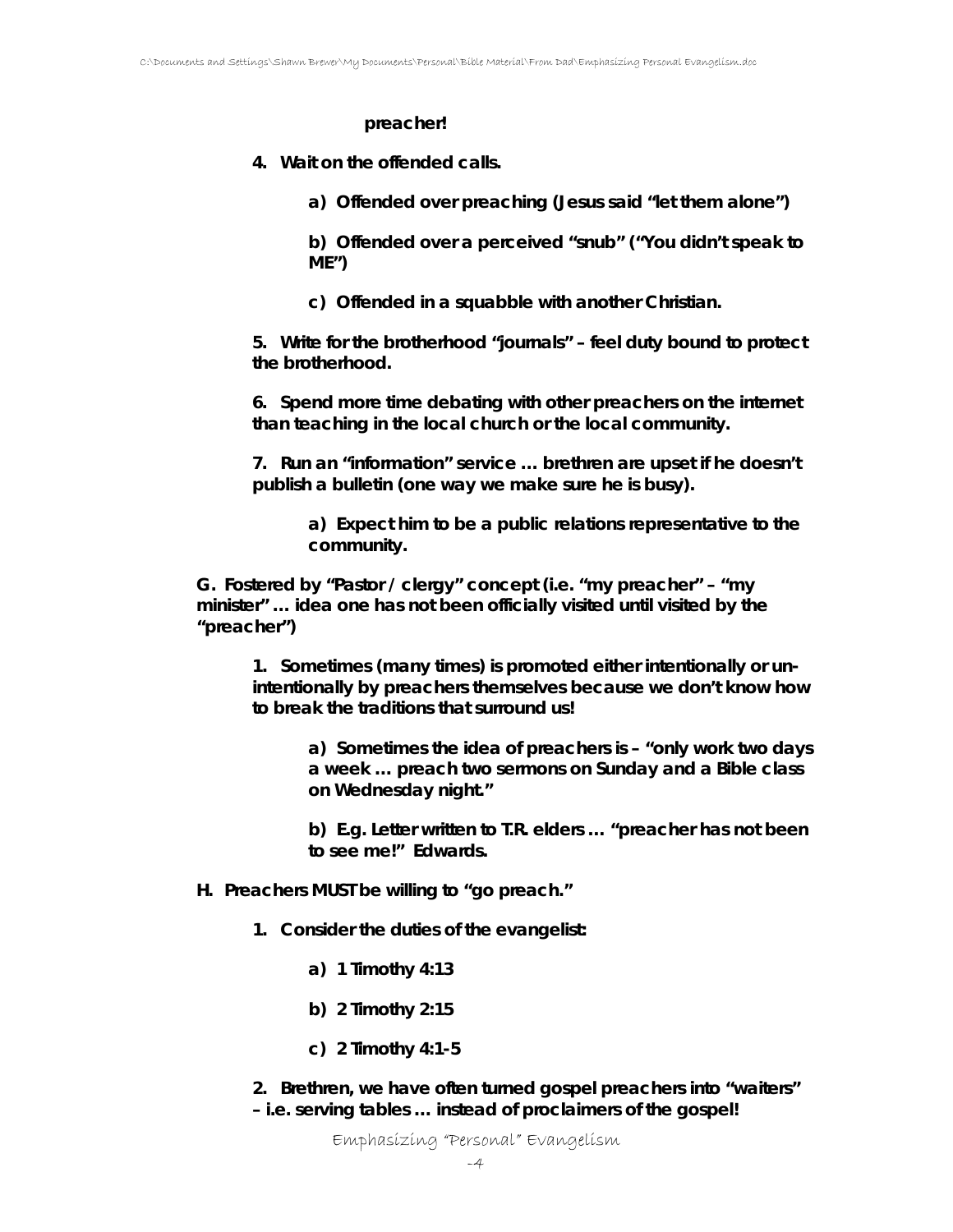**3. Do you have the idea that all preachers have to do is two sermons a week, etc.? Therefore he has time to pick up supplies, groceries, run people to the doctor and to town, etc.** 

> **a) This certainly has it place … and time and need for the one who may be the preacher … but not because he is a preacher … because he is a Christian … therefore … he can and should TAKE HIS TURN!**

**b) BTW … there is a reason God designed for the work of deacons!** 

**I. The "every small church must have a preacher" syndrome.** 

**1. Where we support men at every small place just so they can have a full time preacher.** 

> **a) Church may be there for 50 or 60 years and not grow (numerically or spiritually) or has already reaped the harvest (e.g. Gladesville, WV)**

> **b) They may have been feuding for 49 of those 50 years and only need a referee! (Summersville).**

**c) Sometimes there will be a number of churches within a few miles of each other – each having to have a "full time" man (becomes sort of a status symbol) … often because these churches cannot get along with each other!** 

**2. Brethren, preachers need to be elsewhere – do you realize how many cities / countries do not have Christians in them?** 

**3. This is not intended to be negative against** *some* **small places or even large places … Paul was at Ephesus for 3 years.** 

- **4. The church needs to develop talent from within.** 
	- **a) Teachers to edify.**
	- **b) Teachers to preach to the lost.**
	- **c) Teachers to evangelize the community.**

*(1) The habit of many churches is to allow the one or two men who already do … do all the teaching!* 

*(2) Do you need to be training other men to develop their talents as public teachers?* 

Emphasizing "Personal" Evangelism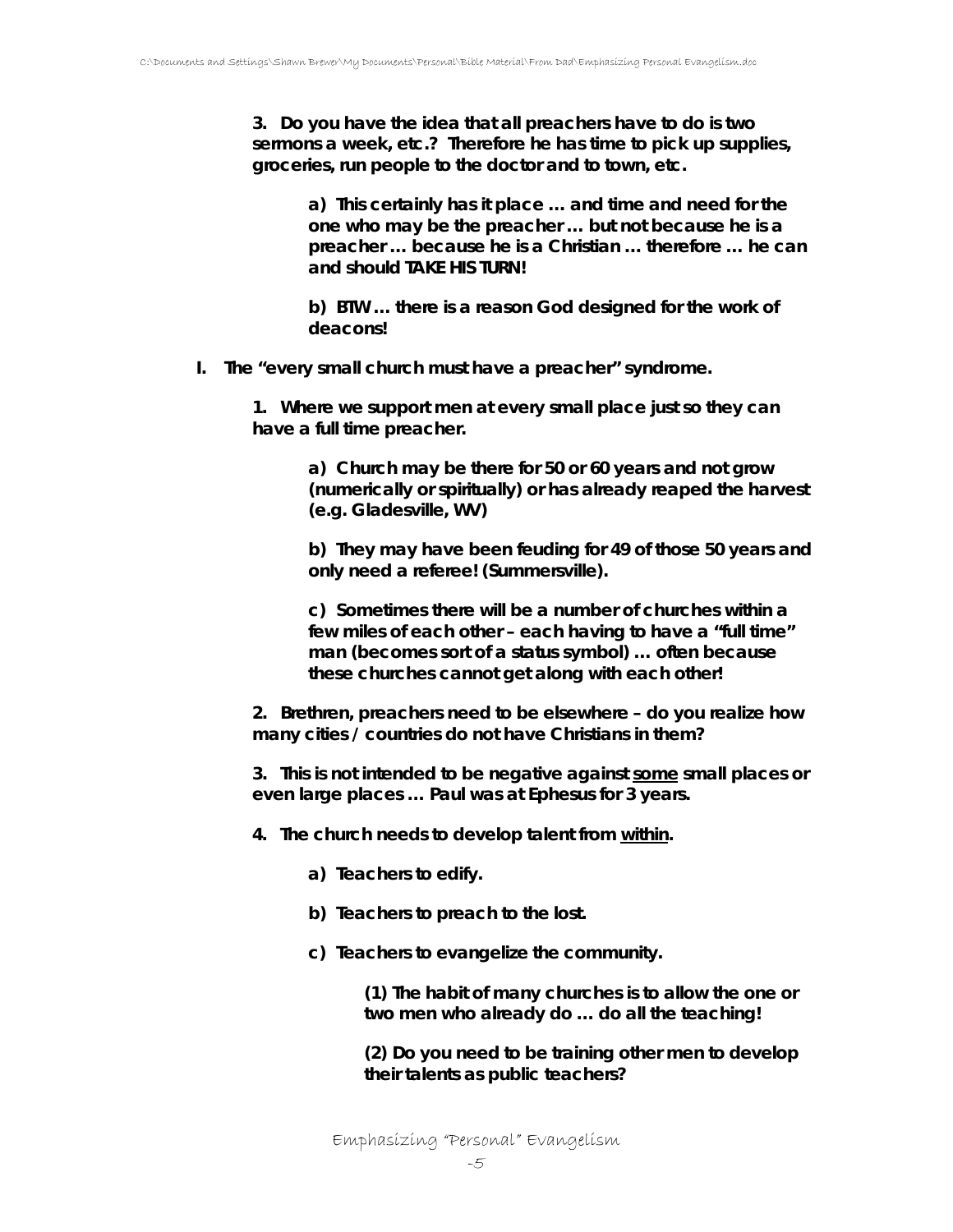*(3) I recognize the differing degrees of ability.* 

**(a) Go as far as you can … get help.** 

**(b) Most 5th grade math teachers cannot teach calculus, but can guide students through the basics, then direct the student to who can.** 

#### **III. INSTITUTIONAL VS INDIVIDUAL.**

**A. Much of the church today has an "institutional" view of the work of the church:** 

- **1. Herald of Truth**
- **2. One Nation Under God**
- **3. Boles Children's Home**
- **4. Hospitals**
- **5. Schools, etc.**

**B. Not saying that there is not a place for the collective effort of a congregation in reaching the lost (meetings, special classes, etc.) … there is … but, there is sometimes too much emphasis placed on collective efforts, and not enough on individual actions.** 

**C. Consider the emphasis of the New Testament on individuals:** 

- **1. The "Great Commission" was given to individuals.** 
	- **a) Mark 16:15-16; Matthew 28:18-20.**

**2. Those "scattered abroad" who went "everywhere preaching the word" were individuals.** 

- **a) Acts 8:1-4**
- **b)** Went *everywhere*.
- **c) Not supported.**

**d) Not governed by organization/institution – there wasn't any!** 

**3. The Holy Spirit sent individuals – Barnabas & Saul from among 5 teachers in the church at Antioch.** 

**a) Acts 13:1-4**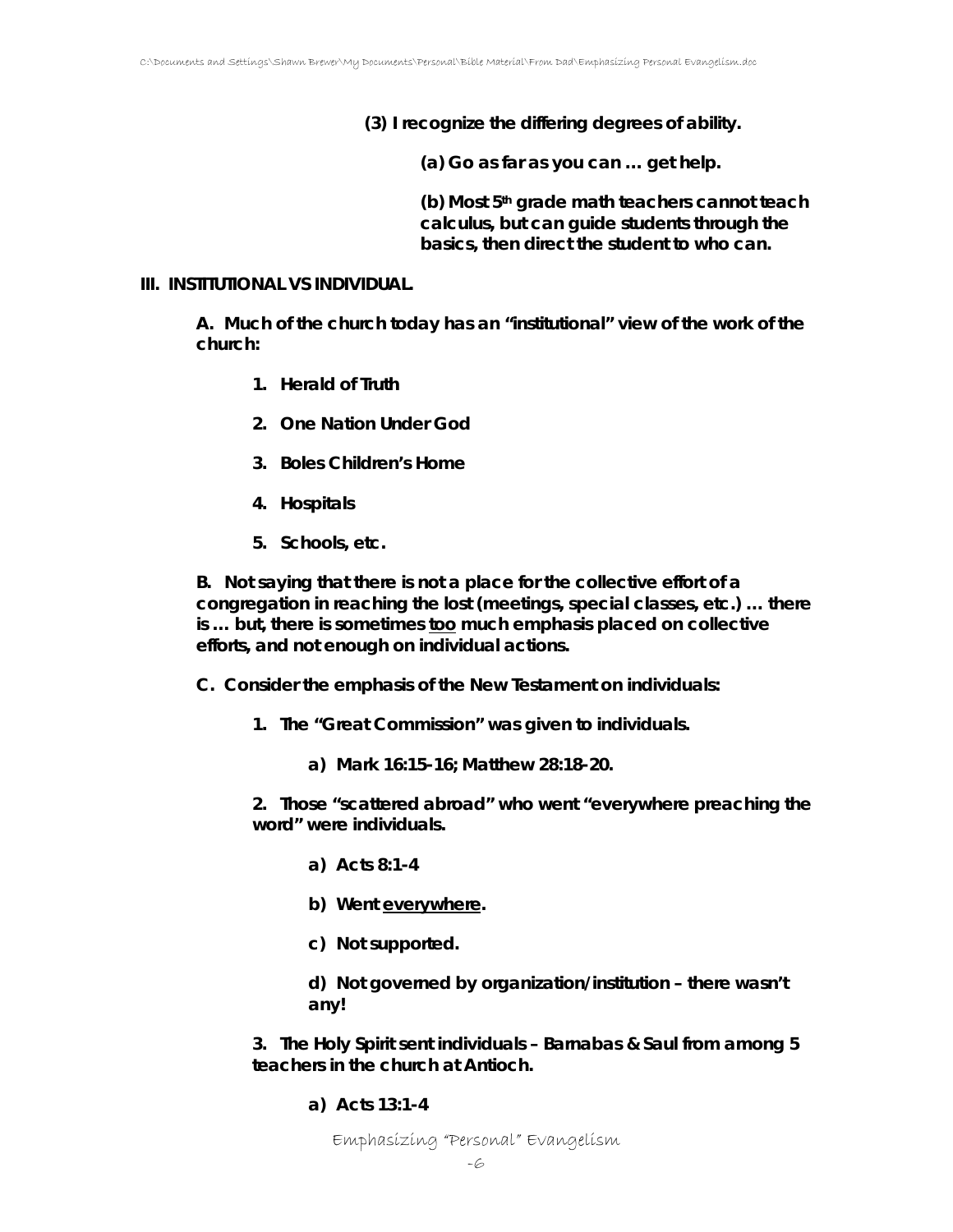*(1) Perhaps supported by the church, but sent by the Holy Spirit -- Antioch did not control where, when, etc.* 

# **(a) Cf. Acts 13:4-6**

**4. Individuals need to be busy teaching the truth. It is the wrong idea for one to say, "I'll preach IF you will pay me." (Should prove himself first).** 

**a) When a man gets out of work …"I will preach."** 

*(1) Some have idea "two sermons and a Bible study a week"* ☺ *easy life!* 

**5. Need to involve ourselves in the community. Not in the sin of the community … in the people of the community – contact with the lost.** 

**a) How many of your neighbors do you know?** 

**b) Sometimes we become like the Essenes' of the New Testament (purity party that believed they must separate themselves entirely from those about them lest they become contaminated.)** 

**c) Or Pharisees (separatist) – have we become separatists? Formal? Stiff? Stand-off-ish? … do we have a monastical view?** 

**d) A new convert is many times the best personal worker – zeal, enthused, and still has ties with the community!** 

**e) Inspire home studies – "Do you read the Bible?" "NO" "Can I come read with you?" "YES" "Can I come read with you?"** 

**6. We need to make our homes centers of evangelism. (Our church building can be either an advantage or a millstone).** 

> **a) Draw "house to house" illustration here (Harold and Dorothy Snider).**

**b) Members are often scattered among different communities – that is good – use it to our advantage!** 

**c) We need families in communities – not necessarily "preachers."** 

Emphasizing "Personal" Evangelism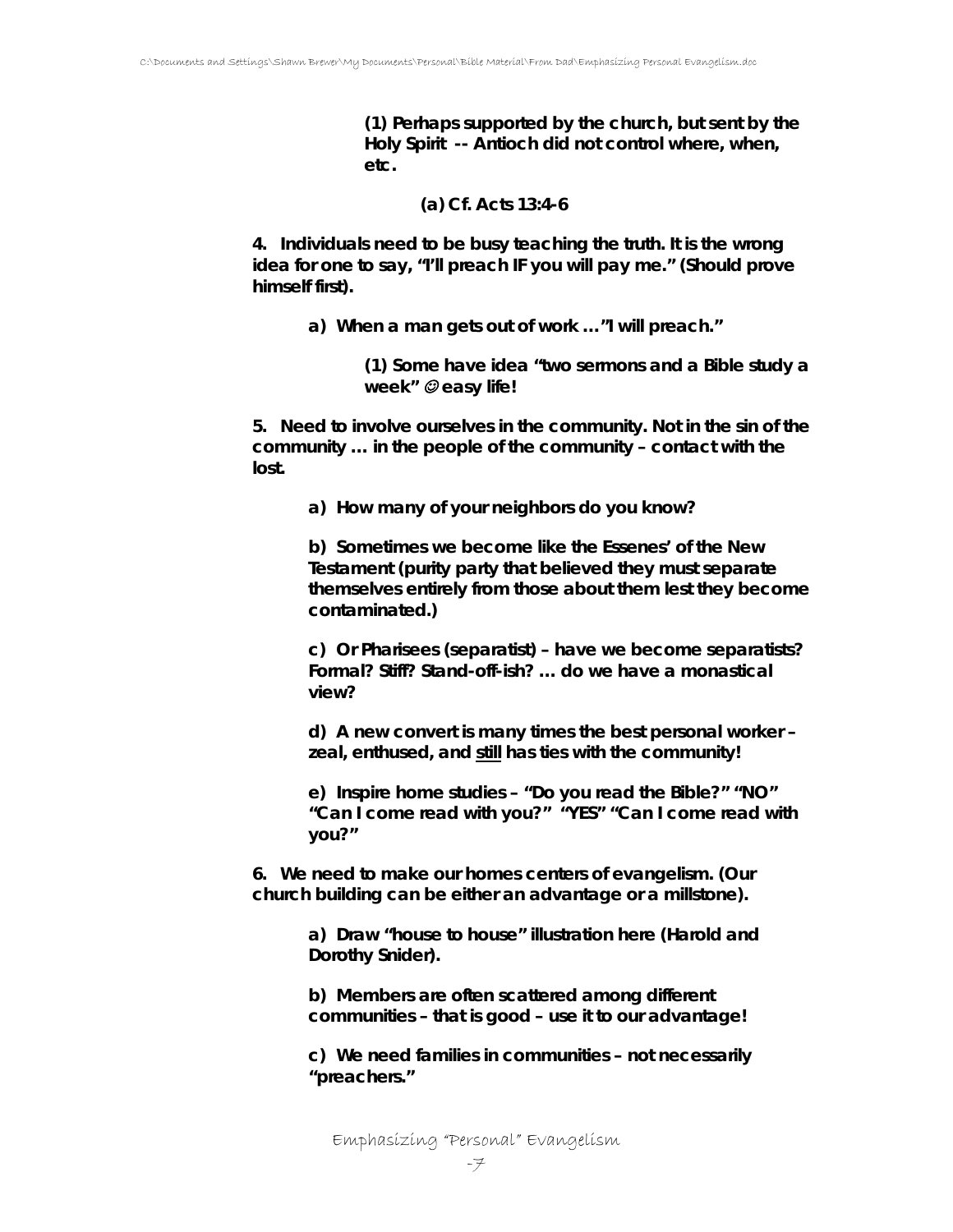*(1) Like dandelions – where there is one, there will soon be more!* 

# **IV. EMPHASIS ON BUILDING / PHYSICAL PLANT.**

**A. Churches often place such emphasis on the physical plant that they burden the whole church with such debt as to effectively eliminate collective evangelism!** 

**B. Some feel it important that the "church of Christ" have a building at least as good as the denominations about them.** 

**1. What happened to schools, store fronts, barns, under the tree? (I've preached in all of these places!)** 

**2. Maybe it would be good for us to remember where we came from?** 

**C. Insist that all local work / teaching / evangelism be done there (building) … sinners must "come."** 

**D. To my knowledge, the local church was not established for evangelism "per se" – established for edification.** 

# **V. CONCLUSION:**

**A. To be successful:** 

- **1. Must sanctify the Lord God in our hearts.**
- **2. Must be greatly concerned for the lost around us.** 
	- **a) Cf. Acts 17:16**

*(1) KJV "his spirit was stirred within"* 

**b) Look around … the fields are white unto harvest!** 

**3. We need to place more emphasis on "personal evangelism" – "You and I" Christianity!** 

**4. A scattered church is good … if individuals are teaching (Acts 8).** 

**5. How many of you would REALLY like to see your neighbor avoid hell and go to heaven?** 

- **6. How do we go about it?** 
	- **a) Pray**